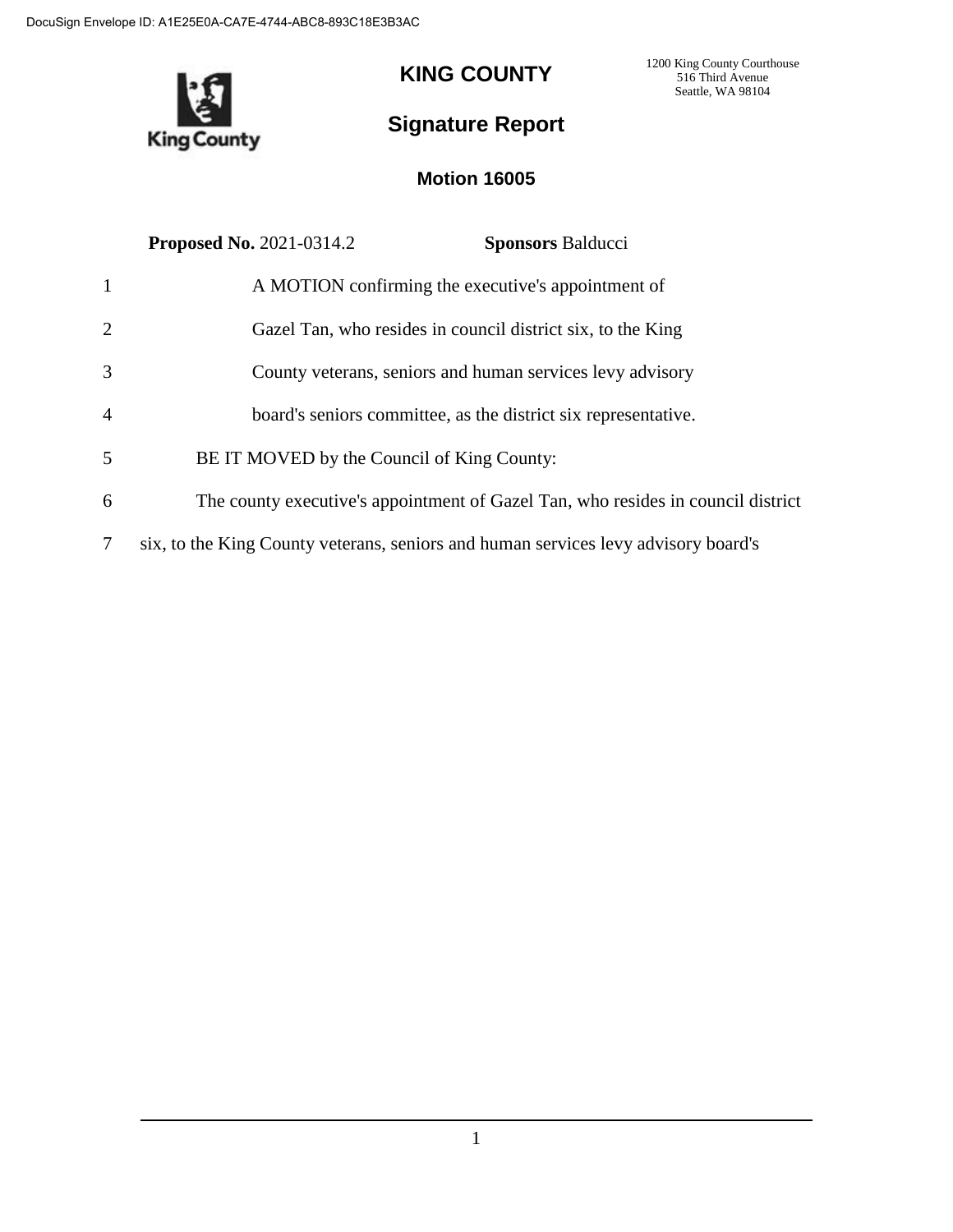Motion 16005

- 8 seniors committee, as the district six representative, for a three-year term to expire on
- 9 May 31, 2024, is hereby confirmed.

Motion 16005 was introduced on 8/17/2021 and passed by the Metropolitan King County Council on 12/14/2021, by the following vote:

> Yes: 9 - Ms. Balducci, Mr. Dembowski, Mr. Dunn, Ms. Kohl-Welles, Ms. Lambert, Mr. McDermott, Mr. Upthegrove, Mr. von Reichbauer and Mr. Zahilay

> > KING COUNTY COUNCIL KING COUNTY, WASHINGTON

DocuSigned by:

'laudia Balducci 7E1C273CE9994B6.

Claudia Balducci, Chair

ATTEST:

DocuSigned by:  $\mu$ nnl  $\mu$ llende

C267B914088E4A0. Melani Pedroza, Clerk of the Council

**Attachments:** None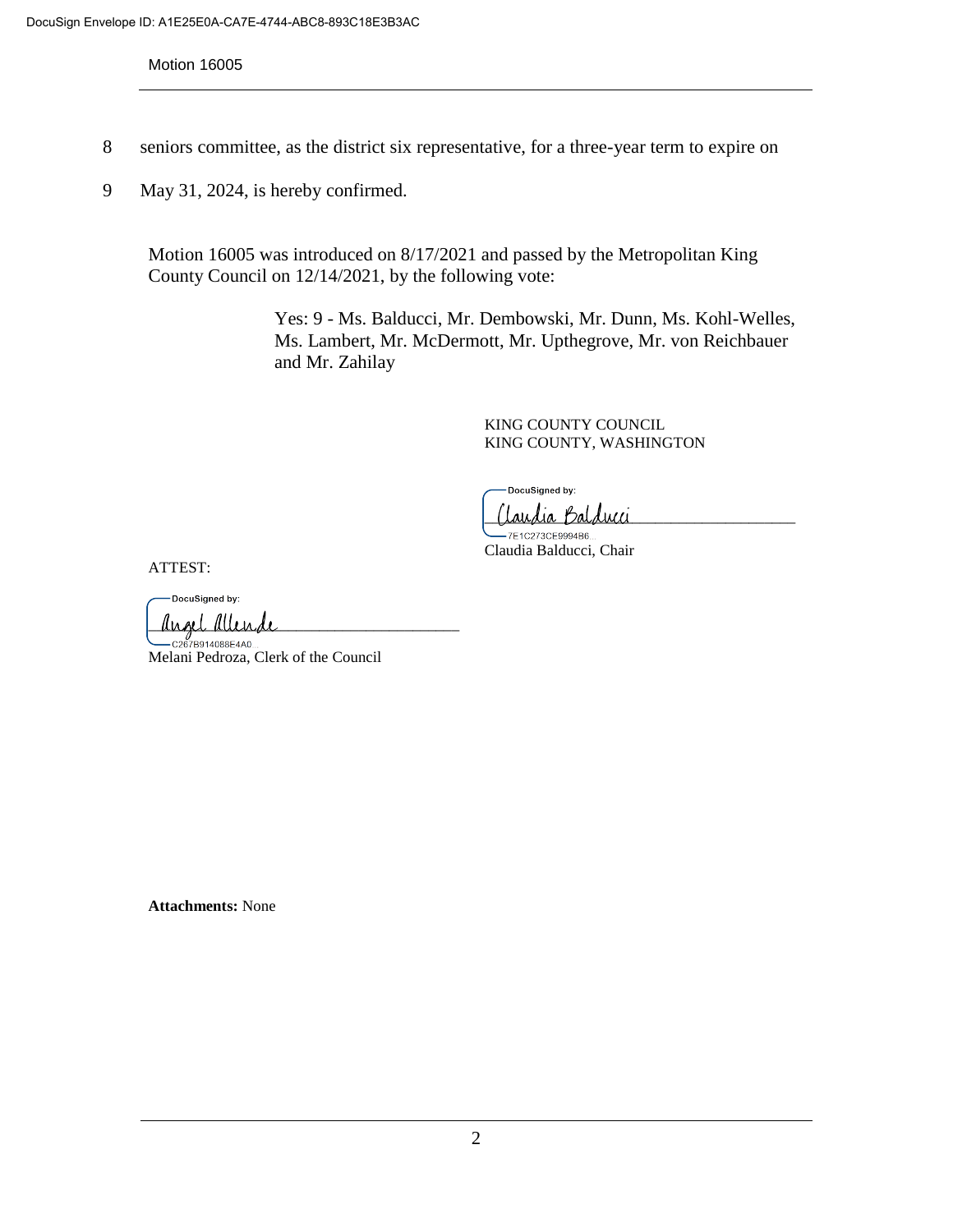# DocuSign

### **Certificate Of Completion**

Envelope Id: A1E25E0ACA7E4744ABC8893C18E3B3AC Status: Completed Subject: Please DocuSign: Motion 16005.docx Source Envelope: Document Pages: 2 Signatures: 2 Signatures: 2 Envelope Originator: Certificate Pages: 2 Initials: 0 Cherie Camp AutoNav: Enabled EnvelopeId Stamping: Enabled Time Zone: (UTC-08:00) Pacific Time (US & Canada)

#### **Record Tracking**

Status: Original 12/16/2021 9:39:37 PM Security Appliance Status: Connected Pool: FedRamp

#### **Signer Events Signature Timestamp**

Claudia Balducci claudia.balducci@kingcounty.gov King County General (ITD) Security Level: Email, Account Authentication<br>(None)

#### **Electronic Record and Signature Disclosure:**  Not Offered via DocuSign

Angel Allende angel.allende@kingcounty.gov Deputy Clerk of the Council King County Council Security Level: Email, Account Authentication (None)

#### **Electronic Record and Signature Disclosure:**  Not Offered via DocuSign

Holder: Cherie Camp Cherie.Camp@kingcounty.gov Storage Appliance Status: Connected Pool: King County General (ITD) Location: DocuSign

> **DocuSigned by:** (laudia Balducci -7E1C273CE9994B6...

Signature Adoption: Pre-selected Style Using IP Address: 73.83.124.149

DocuSianed by: angel allende C267B914088E4A0..

Signature Adoption: Pre-selected Style Using IP Address: 198.49.222.20

401 5th Ave Suite 100 Seattle, WA 98104 Cherie.Camp@kingcounty.gov IP Address: 198.49.222.20

Location: DocuSign

Sent: 12/16/2021 9:41:01 PM Viewed: 12/19/2021 6:24:48 AM Signed: 12/19/2021 6:24:53 AM

Sent: 12/19/2021 6:24:54 AM Viewed: 12/20/2021 11:44:58 AM Signed: 12/20/2021 11:45:04 AM

| In Person Signer Events             | <b>Signature</b> | Timestamp         |
|-------------------------------------|------------------|-------------------|
| <b>Editor Delivery Events</b>       | <b>Status</b>    | Timestamp         |
| <b>Agent Delivery Events</b>        | <b>Status</b>    | Timestamp         |
| <b>Intermediary Delivery Events</b> | <b>Status</b>    | Timestamp         |
| <b>Certified Delivery Events</b>    | <b>Status</b>    | Timestamp         |
| <b>Carbon Copy Events</b>           | <b>Status</b>    | Timestamp         |
| <b>Witness Events</b>               | <b>Signature</b> | Timestamp         |
| <b>Notary Events</b>                | <b>Signature</b> | Timestamp         |
| <b>Envelope Summary Events</b>      | <b>Status</b>    | <b>Timestamps</b> |